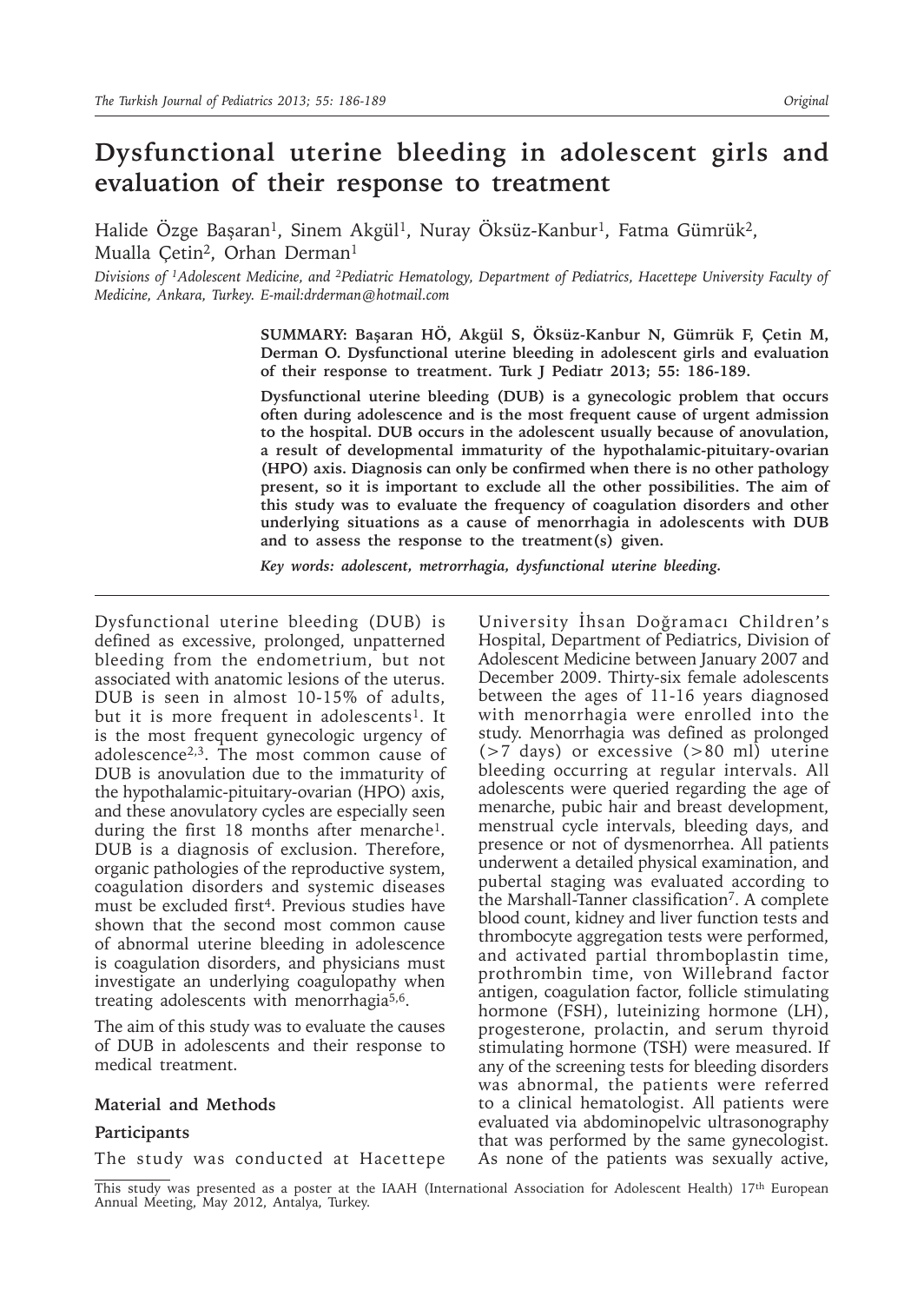a pelvic examination was not conducted<sup>8</sup>. If no other pathologies were found, the patients were diagnosed with DUB as a result of developmental immaturity of the HPO axis. After the initial work-up for menorrhagia, the patients were followed for at least six months, and their response to treatment at the sixthmonth check-up was re-evaluated. We inform all our patients and their families about the complications of hormonal drugs before starting the therapy. We also recommend that antiemetic medications be used if needed.

None of our patients experienced any complications. Eight patients (22.2%) received only hormonal therapy (cyclic 0.15 mg levonorgestrel plus 0.03 mg ethinyl estradiol) with no iron replacement. Eleven patients (30.6%) received iron replacement therapy (ferrous glycine sulfate) in addition to the hormonal therapy (cyclic 0.15 mg levonorgestrel plus 0.03 mg ethinyl estradiol). Eight patients (22.2%) received only iron replacement therapy. Nine patients (25.0%) were given no additional therapy.

The study was approved by the Committee of Research Ethics of Hacettepe University, and written informed consents were obtained from the adolescents and their parents who contributed to the study.

## **Statistical Analysis**

All statistical analyses were performed using the Statistical Package for the Social Sciences (SPSS) 11.5 for Windows. Chi-square and Fisher's exact tests were used to analyze nominal variables for cross tabulations. To evaluate the relations between numerical variables, Pearson correlation coefficient was used. Differences between the means of parametric variables were analyzed by t-test. Wilcoxon signed rank test was used for analyzing non-parametric variables in related samples. A value of p≤0.05 was considered to be statistically significant.

## **Results**

In this study, 36 female adolescents were evaluated. The mean age of the patients was  $13.7 \pm 1.4$  (11-16) years, and the mean age at menarche was  $12.3 \pm 1.0$  (10-15) years. The mean days of bleeding were  $17.3 \pm 9.2$ (11-60) days (Table I). Twenty-five (69.4%) of the patients had no underlying pathologies, 9 (25%) had hematologic disorders, 1 (2.8%) had hypothyroidism, and 1 (2.8%) had polycystic ovary syndrome (PCOS). From the 9 patients who had hematologic disorders, 2 (22%) had von Willebrand disease (vWD) type 1, 1 (11%) had acute idiopathic thrombocytopenic purpura (ITP), and 6 (67%) had chronic thrombocytopenic purpura. Of these, 4 (44.4%) of them presented with menorrhagia for the first time, and a primary coagulation disorder (1 vWD type 1,  $1$  ITP and 2 chronic ITP) was diagnosed during the DUB work-up.

The mean initial and final hemoglobin concentrations of the DUB patients are summarized in Table II.

Two of the patients were diagnosed as vWD type 1 (1 had von Willebrand factor antigen value of 43% and blood group A [54-214%] and the other had von Willebrand factor antigen value of 30% and blood group AB [54-214%]). They were started on desmopressin therapy, and continued taking desmopressin during the menstrual period. Their bleeding periods were controlled with this therapy.

### **Discussion**

Dysfunctional uterine bleeding (DUB) is defined as abnormal uterine bleeding without a structural pathology. Abnormal uterine bleeding can be seen at any age, and is especially frequent in adolescence<sup>9-11</sup>. When an adolescent girl is admitted to the clinic for DUB, a detailed medical history is obtained, including gynecologic history, which should review the adolescent female's sexual development milestones, i.e., age of breast development, age of axillary and pubic hair growth, and age of menstrual onset. In the menstrual history, determining the nature of her menses (as patterned or unpatterned) is important. A detailed sexual history is important to identify pregnancy or even sexual abuse. Sexually active patients should undergo a pelvic examination. Contraception usage and history of sexually transmitted infections should also be queried. To exclude the pelvic pathologies, an abdominopelvic ultrasonography should be performed<sup>12,13</sup>. A review of systems, a menstrual history of the patient's mother or sister, a family history for endocrinopathies and hematologic disorders (hypo-hyperthyroidism, PCOS, vWD), and a history of bleeding after surgery also provide important clues.

Studies report that adolescents presenting with menorrhagia have a 2-33% chance of having an underlying bleeding disorder<sup>14</sup>. Claessens and Cowell<sup>15</sup> examined all admissions for menorrhagia (59 patients) at the children's hospital, and reported that 11 of them (19%) had coagulopathy. At Hacettepe University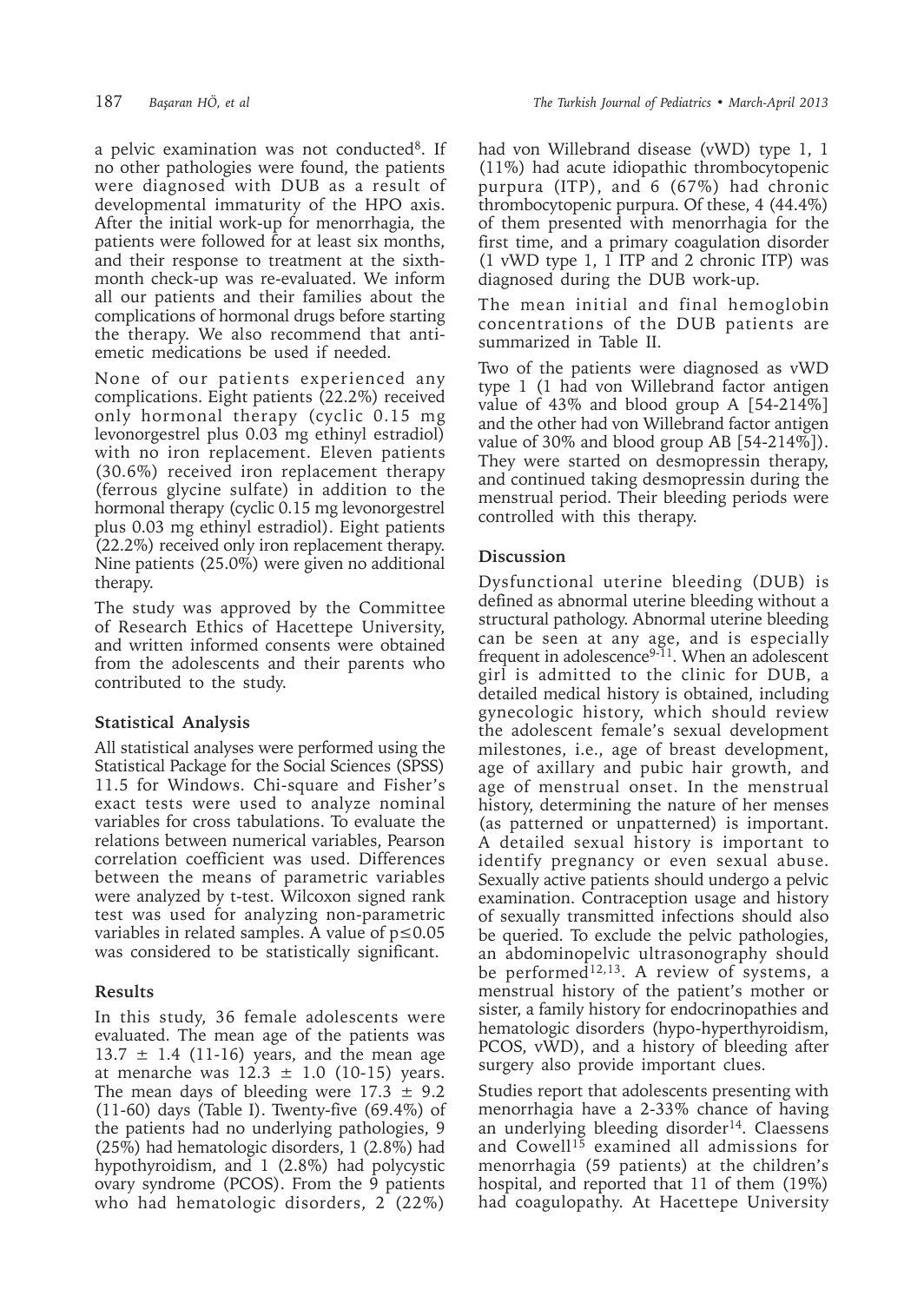| Parameter                                                         |  |
|-------------------------------------------------------------------|--|
| Number of patients with DUB<br>36                                 |  |
| Age (year) of the patients<br>$13.7 \pm 1.4$                      |  |
| Menarche (year) (mean $\pm$ standard deviation)<br>$12.3 \pm 1.0$ |  |
| Bleeding days (mean $\pm$ standard deviation)<br>$17.3 \pm 9.2$   |  |
| Initial hemoglobin (Hb) concentrations (g/dl)<br>$11.0 \pm 2.4$   |  |
| Final hemoglobin (Hb) concentrations $(g/dl)$<br>$12.4 \pm 1.1$   |  |

İhsan Doğramacı Children's Hospital, Kanbur et al.<sup>5</sup> examined 47 girls admitted for menorrhagia, from May 1999 to April 2002. In that study, a primary coagulation disorder was found in 3 (6%) of 47 patients (2 vWD, 1 factor XI deficiency). Over a 10-year period, Falcone et al.<sup>16</sup> reported 61 patients with the diagnosis of DUB, and only 2 of them (3%) had hematologic disorders. Smith et al.<sup>17</sup> reported a retrospective review of adolescents with menorrhagia (46 girls), and 15 (32.6%) of them had an underlying coagulopathy. Bevan et al.18 reviewed the medical records of adolescent girls with menorrhagia, aged between 10-19 years, over eight years, and they found that the girls who were admitted for heavy bleeding at menarche had underlying coagulopathies<sup>18</sup>. Therefore, girls with prolonged and heavy bleeding at menarche should be investigated for hematologic disorders<sup>19</sup>. In our study, 9 (25%) of our patients had a hematologic disorder, similar to the literature. Menorrhagia may be the only symptom of a bleeding disorder and clinicians should be aware of coagulopathy as a cause of abnormal uterine bleeding. Furthermore, the American College of Obstetricians and Gynecologists (ACOG) Committee suggested evaluation of bleeding disorders in girls under 18 years old presenting with abnormal uterine bleeding or menorrhagia<sup>20,21</sup>.

The most common endocrinological cause of irregular bleeding periods in adolescence is PCOS<sup>10</sup>. The irregular bleedings in PCOS may be seen because of chronic anovulation $11$ . Furthermore, it is known that thyroid hormones affect ovarian receptors and thus affect reproductive functions. Attia et al.<sup>22</sup> reported a significant relationship between thyroid dysfunction and menstrual disorders.

In the literature, there are few randomized studies comparing the efficiency of hormonal therapy and other therapy methods in DUB. Fraser et al.<sup>23</sup> studied oral contraceptive pills, mefenamic acid, low-dose danazol, and naproxen in patients with DUB in 1991, but they could not find a significant relationship between groups. Mishell et al.<sup>24</sup> reported a significant decrease in bleeding patterns of patients receiving hormonal therapy. In our study, the initial hemoglobin concentrations of the patients were significantly increased with appropriate treatment. In addition, the 19 patients that received hormonal therapy had a statistically significant improvement in hemoglobin concentrations before and after therapy. Administration of iron therapy alone or hormone plus iron therapy revealed no significant hemoglobin concentration increases before or after the therapy. This could be because of the inadequate patient number.

The most common coagulopathy found in adolescents with excessive menstrual bleeding is vWD, and it affects  $1\%$  of the population<sup>3,20</sup>. It is known that high-dose nasal desmopressin preparations can stop excessive and prolonged menstrual bleedings<sup>25</sup>. Two of our patients were diagnosed with vWD type 1; these patients received intravenous desmopressin

**Table II.** Initial and Final Hemoglobin Concentrations of DUB Patients

|                           | Number $(\%)$ | Initial H $\mathbf b$ (g/dl)<br>(mean $\pm$ standard<br>deviation) | Final Hb $(g/dl)$<br>(mean $\pm$ standard<br>deviation) |             |
|---------------------------|---------------|--------------------------------------------------------------------|---------------------------------------------------------|-------------|
| *Iron therapy only        | $8(22.2\%)$   | $10.3 \pm 3.1$                                                     | $12.0 \pm 1.5$                                          | $p=0.122$   |
| *Hormonal therapy only    | $8(22.2\%)$   | $12.4 \pm 1.7$                                                     | $12.6 \pm 1.3$                                          | $p = 0.892$ |
| Hormonal $+$ iron therapy | 11 (30.6%)    | $9.5 \pm 2.2$                                                      | $12.4 \pm 1.0$                                          | $p=0.122$   |
| No therapy                | 9(25%)        | $12.2 \pm 1.0$                                                     | $12.7 \pm 0.8$                                          | $p = 0.122$ |

\*One patient who received iron therapy and 1 who received hormonal therapy also received desmopressin therapy.